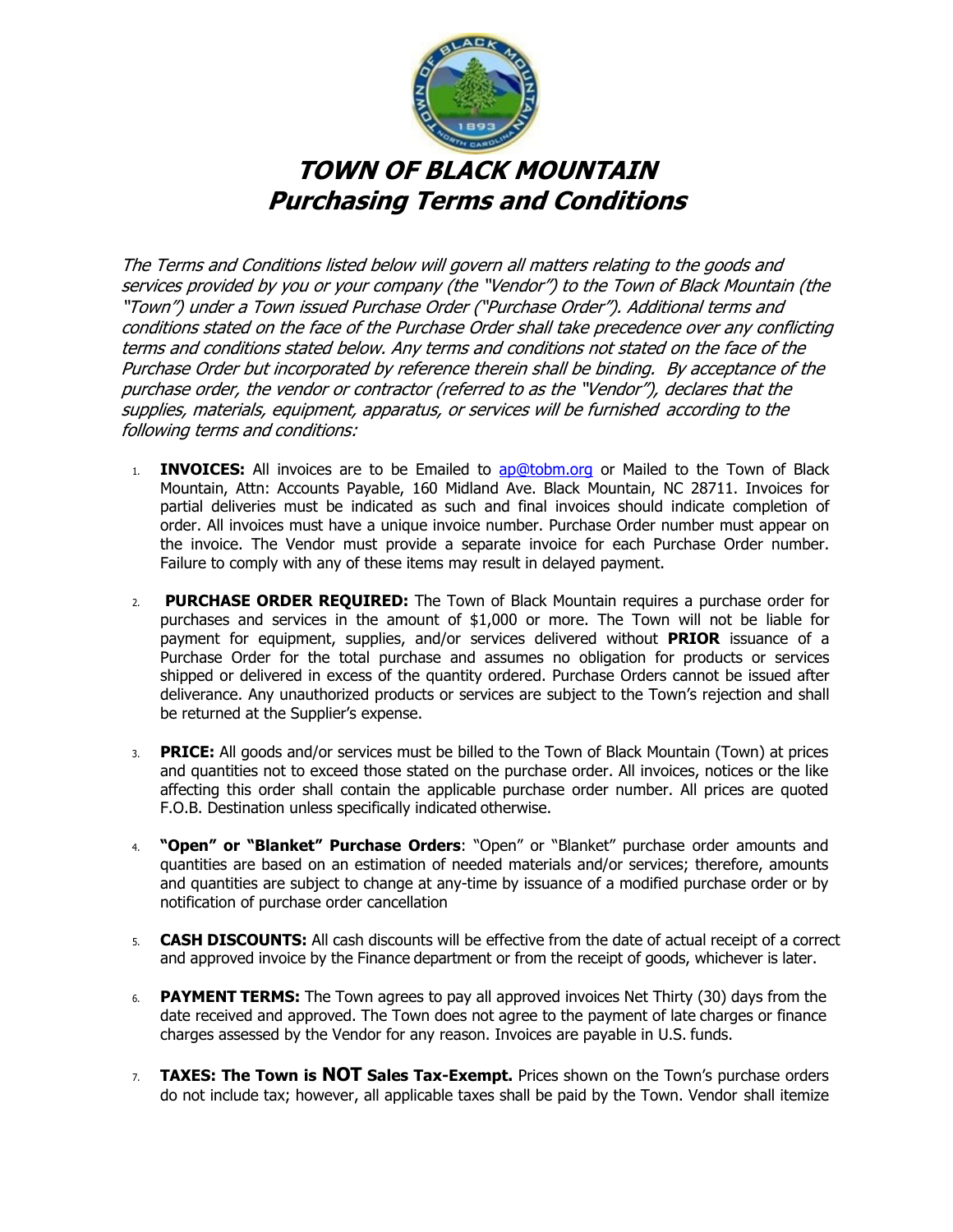

taxes on the Vendor's invoice. It should be noted that the Town is exempt from Federal Excise Tax except as required to be paid by law. Supplier shall pay all sales and use taxes that are or become due in connection with any products or services provided hereunder, and shall indemnify and save harmless the City from any damages, costs, fees, expenses, or penalties on account of such taxes.

- 8. **AGREEMENT TERMS:** Absent a negotiated contract, this purchase order is limited to the terms and conditions contained on the face and back hereof. Any additional or different terms in the Vendor's form are hereby deemed to be material alterations and notice of objection to them and rejection of them is hereby given. All delivery of goods and/or services shall conform to specifications, price, terms and conditions as set forth in this instrument. This purchase order including all contracts, references and/or insertions, with the stated terms and conditions thereon shall constitute the complete agreement between the Town and the Vendor. The terms and conditions of this order shall not be modified by any verbal understanding and shall only be binding if agreed to in writing by the Town.
- 9. **DELIVERY/ACCEPTANCE OF GOODS:** All quotations are solicited on a delivered price basis. When the Town accepts a quotation not including all shipping charges, your claim for reimbursement must be itemized on the invoice. All items shall be prepared and packed for shipment in a manner that will prevent damage in transit. All deliveries on this order must be in full accordance with specifications, properly identified with the purchase order number and must not exceed the quantities specified. The Town shall have the right to inspect and test all items supplied under the order before making acceptance. Risk of loss and title to all goods received shall remain with the Vendor until the Town has made acceptance. Rejected goods shall be returned to the Vendor at Vendor's risk and expense. Payment for supplies shall not constitute acceptance and is without prejudice to claims that the Town may have against the Vendor.
- 10. **SERVICES PERFORMED:** All services rendered under this agreement will be performed at the Vendor's own risk and the Vendor expressly agrees to indemnify and hold harmless the Town, its officers, agents, and employees from any and all liability, loss or damage that they may suffer as a result of claims, demands, actions, damages or injuries of any kind or nature whatsoever by or to any and all persons or property.
- 11. **INSURANCE:** If performing services/labor on Town of Black Mountain Property, a Vendor shall procure and maintain at its sole expense, before performance of services hereunder:
	- 1. **Commercial General Liability insurance** in an amount not less than \$1,000,000 each occurrence/\$2,000,000 annual aggregate. Coverage shall not contain any endorsement(s) excluding nor limiting Product/Completed Operations or Contractual Liability.
	- 2. **Business Automobile Liability insurance** covering all owned, non-owned, and hired vehicles with a minimum combined single limit of \$1,000,000 each occurrence and shall include uninsured/underinsured motorist coverage per NC General Statute 20-279-21.
	- 3. **Workers Compensation coverage** at the statutory limits in compliance with applicable State and Federal laws. Supplier shall ensure that any subcontractors also have workers compensation coverage at the statutory limits.
	- 4. **Employer's Liability coverage** with minimum limits of \$500,000 each accident and \$500,000 each employee disease.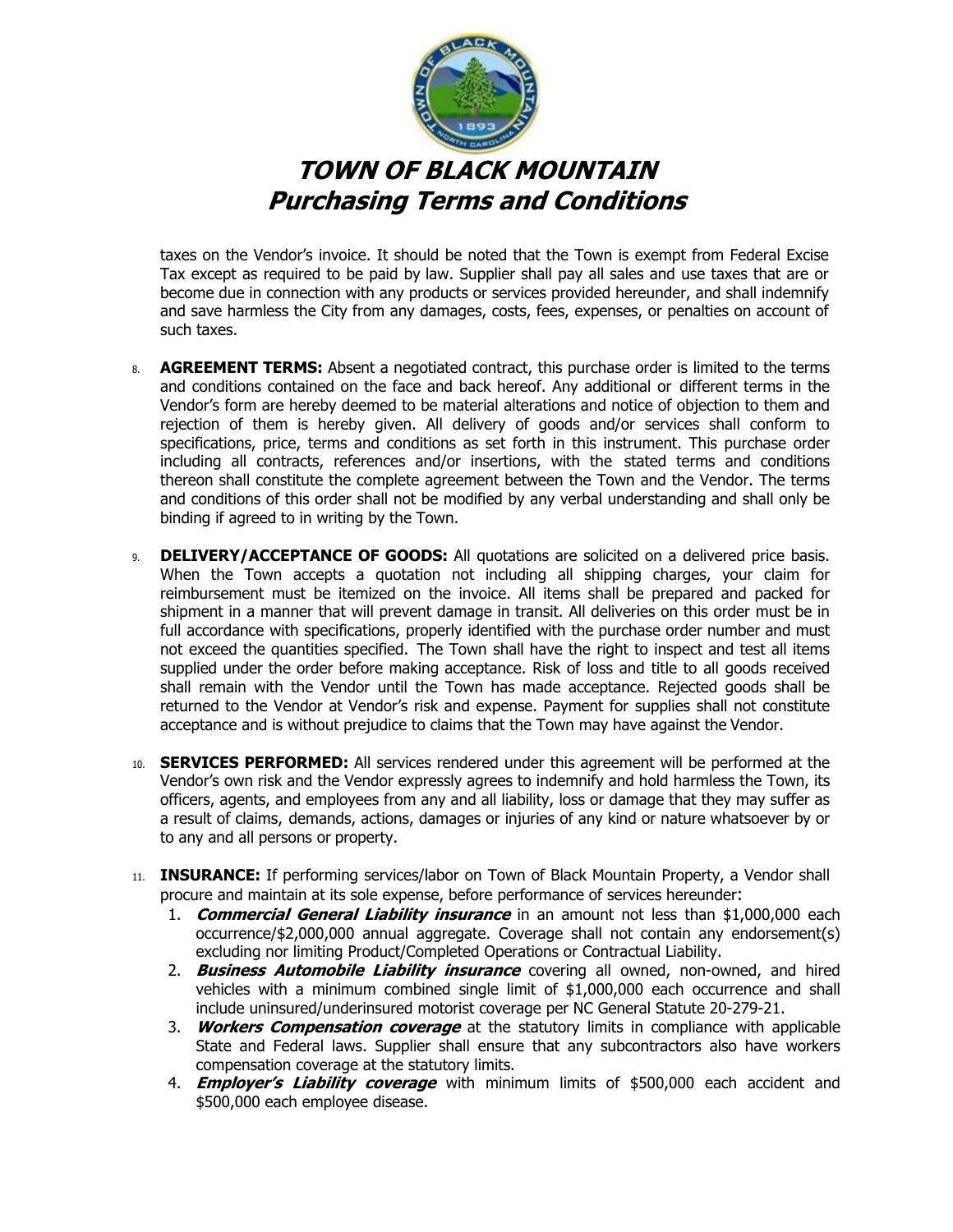

 Supplier shall agree these General Conditions constitute an insured contract and shall name Town of Black Mountain as an additional insured under the Commercial General Liability policy. Before commencing work and for any subsequent renewals, Supplier shall furnish the Town with certificates of insurance evidencing the above coverages and amounts on an approved form. Supplier hereby grants the Town a waiver of any right of subrogation which any insurer of said Supplier may acquire against the Town by virtue of payment of any loss under such insurance. Supplier agrees to obtain any endorsement that may be necessary to affect this waiver of subrogation. Each insurance policy required above shall state that coverage shall not be canceled, except with written notice to the Town and delivered in accordance with the policy provisions. All insurance shall be procured from reputable insurers authorized and qualified to do business in North Carolina and in a form acceptable to the Town. The limits of coverage under each insurance policy maintained by the Supplier shall not be interpreted as limiting the Supplier's liability and obligations.

 The Town may at any time insist upon strict compliance with these terms and conditions notwithstanding any previous custom, practice, or course of dealing.

- 12. **APPLICABLE LAWS:** To the fullest extent allowed by law, by acceptance of this order, Vendor represents that the goods covered by this order are in full compliance with all applicable local, state or federal laws, statute and regulations and agrees to indemnify and defend the Town against any loss, cost, liability or damage by reason of Vendor's violation of any laws.
- 13. **E-VERIFY:** North Carolina General Statute §143-133.3 prohibits the Town from entering into contracts with contractors and subcontractors who have not complied with the requirement of Article 2 of Chapter 64 of the North Carolina General Statutes. Contactor shall comply with the requirements of Article 2 of Chapter 64 of the North Carolina General Statutes. Further, if contractor utilizes a subcontractor, contractor shall require the subcontractor to comply with the requirements of Article 2 of Chapter 64 of the North Carolina General Statutes.
- 14. **CANCELLATION:** The Town reserves the right to cancel this order, or any part thereof, at any time without penalty. Such cancellation may be based upon failure of the Vendor to comply with the terms and conditions of this transaction, failure to perform the work with promptness and diligence, failure to make shipment within the time specified or for any other reason which causes the Vendor not to perform as agreed.
- 15. **WARRANTY:** The Vendor expressly warrants that goods, covered by this order will conform to the specifications, drawings, or samples furnished by the Town and shall be free from defects in material and/or workmanship and shall be merchantable. This warranty shall survive any inspection, delivery acceptance, or payment by the Town. The Vendor also warrants that the goods do not infringe any patent, registered trademark or copyright and agrees to hold the Town harmless in the event of any infringement or claim thereof. Additionally, Vendor warrants that the goods are free and clear of all liens and encumbrances and that Vendor has a good and marketable title to the same.
- 16. **USE OF TOWN NAME OR LOGO:** Supplier agrees not to release any advertising or other materials using the Town's trademark, quoting the opinion of any Town employee, or implying in any way that the Town indorses Supplier or its products or services.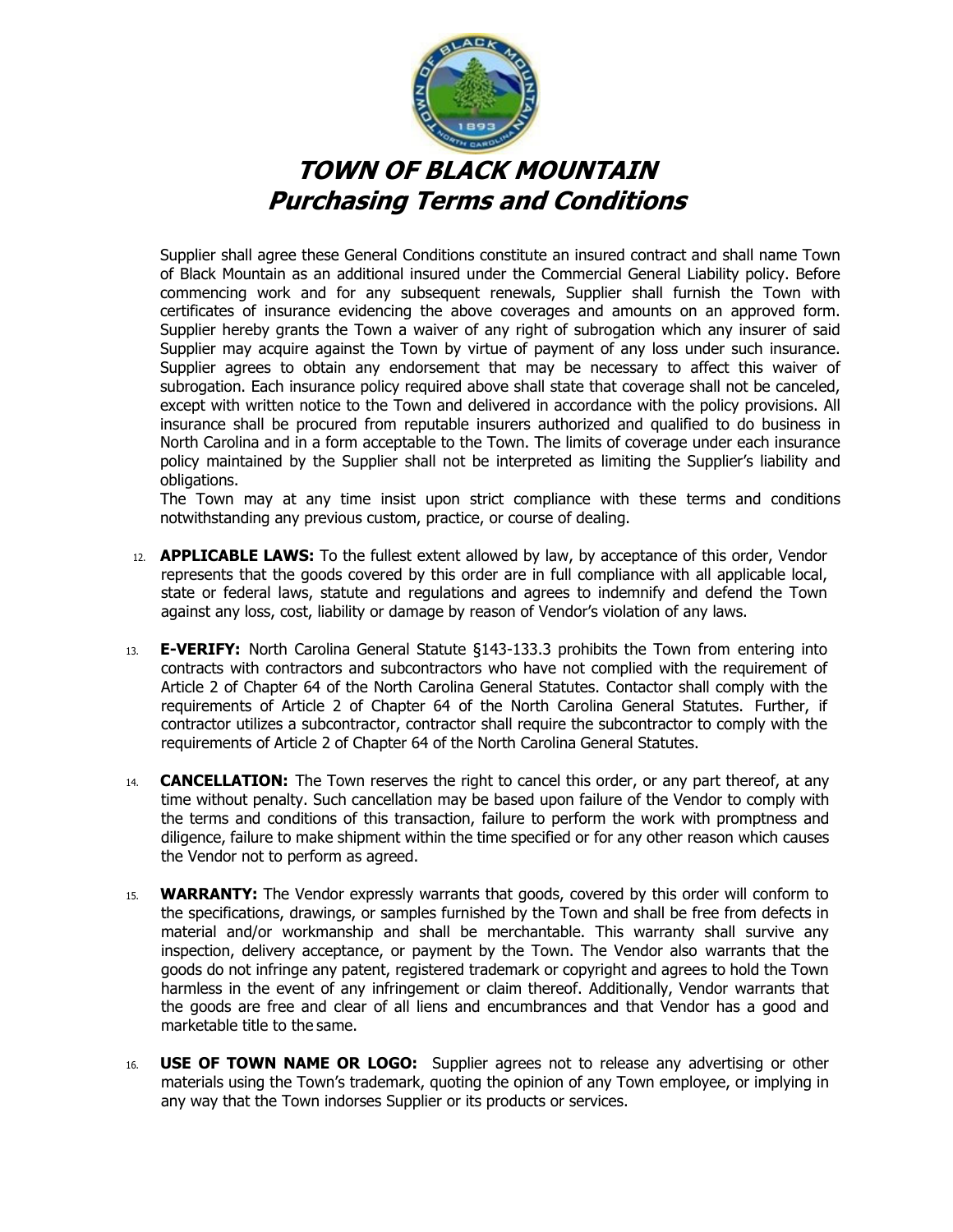

- 17. **HAZARDOUS CHEMICALS:** The Vendor shall ensure that each container of a hazardous chemical is labeled, tagged or marked with information required by OSHA's Hazard Communication Standard, Department of Transportation requirements, and any applicable EPA requirements.
- 18. **MATERIAL SAFETY DATA SHEETS (MSDS):** The Vendor shall ensure that the Town is provided an appropriate current MSDS with or prior to the initial shipment of a hazardous chemical, and with or prior to the first shipment after the MSDS is updated.
- 19. **NON-DISCRIMINATION:** The Town does not discriminate on the basis of race, color, sex, national origin, religion, age or disability. Any contractors or vendors who provide services, programs or goods to the Town are expected to fully comply with the Town's non-discrimination policies.
- 20. **VERBAL AGREEMENT:** The Town will not be bound by any verbal agreements.
- 21. **INDEPENDENT CONTRACTOR:** It is mutually understood and agreed the Vendor is an independent contractor and not an agent of the Town, and as such, Vendor, his or her agents and employees shall not be entitled to any Town employment benefits, such as but not limited to vacation, sick leave, insurance, worker's compensation, pension or retirement benefits.
- 22. **IRAN DIVESTMENT ACT CERTIFICATION**  Supplier certifies that, as of the date of the purchase order, it is not on the Final Divestment List as created by the State Treasurer pursuant to N.C.G.S. § 143-6A-4. In compliance with the requirements of the Iran Divestment Act and N.C.G.S. § 143C-6A-5(b), Supplier shall not utilize in the performance of the purchase order any subcontractor that is identified on the Final Divestment List.
- 23. **GOVERNING LAW:** All terms and conditions shall be interpreted in accordance with the laws of the State of North Carolina. Any legal actions arising from default of this contract shall be brought only in the Buncombe County, North Carolina.
- 24. **NON-APPROPRIATION OF FUNDS:** The Town of Black Mountain shall in the initial proposal for each of the Town's annual budgets include the amount of all payments and estimated additional payments coming due during the Fiscal Year to which such budget applied. Notwithstanding that the Town Finance Staff has included such an appropriation for all required payments in a proposed budget; the Governing Board may determine not to include such an appropriation in the Town's final budget for such fiscal year. It is hereby agreed that the Town of Black Mountain will not be in default if the Governing Board elects not to include an appropriation for the Payments and will not be required to pay the balance of the payments, provided that the Town of Black Mountain has used its best efforts to obtain the necessary funding and that the equipment leased is not replaced with like kind equipment.
- 25. **DOMESTIC PREFERENCES FOR PROCUREMENT (2 C.F.R. § 200.322)**: As appropriate and to the extent consistent with law, the Nonfederal entity should, to the greatest extent practicable under a Federal award, provide a preference for the purchase, acquisition, or use of goods,